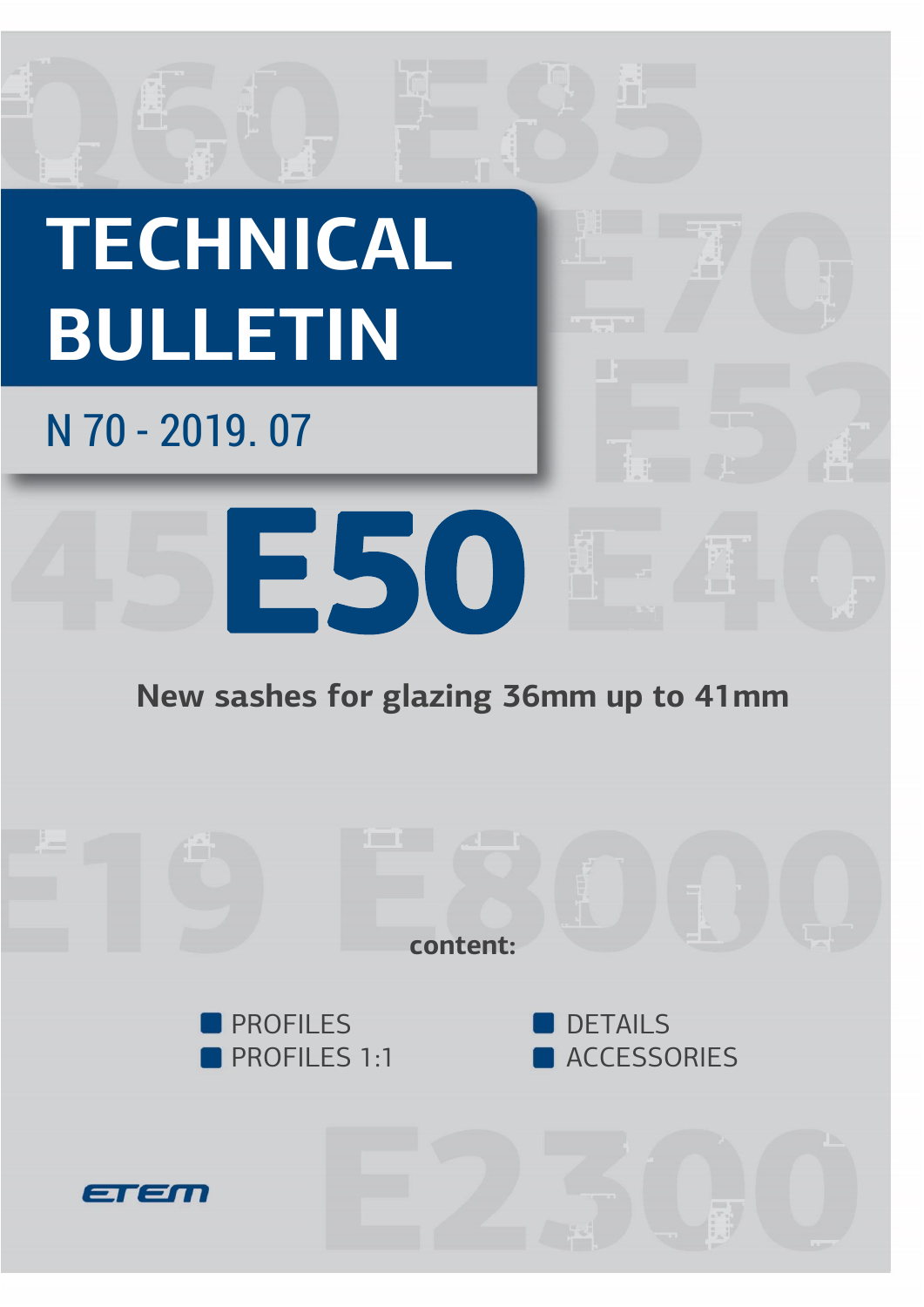|                                                          |               | sliding system with thermal break     | <b>E50</b> |         |                                       |  |
|----------------------------------------------------------|---------------|---------------------------------------|------------|---------|---------------------------------------|--|
| code                                                     | Profile       | Weight<br>Length<br>Moment of inertia | code       | Profile | Weight<br>Length<br>Moment of inertia |  |
| E50204<br>Sash profile<br>for glazing<br>36mm up to 41mm | 91.5<br>50    | 1692 g/m<br>$L = 6.01$ m              |            |         |                                       |  |
| E50205<br>Sash profile<br>for glazing<br>36mm up to 40mm | 91.5<br>$-50$ | 1626 g/m<br>$L = 6.01$ m              |            |         |                                       |  |
|                                                          |               |                                       |            |         |                                       |  |
|                                                          |               |                                       |            |         |                                       |  |
|                                                          |               |                                       |            |         |                                       |  |
|                                                          |               |                                       |            |         |                                       |  |

 $\mathsf{r}$ 



٦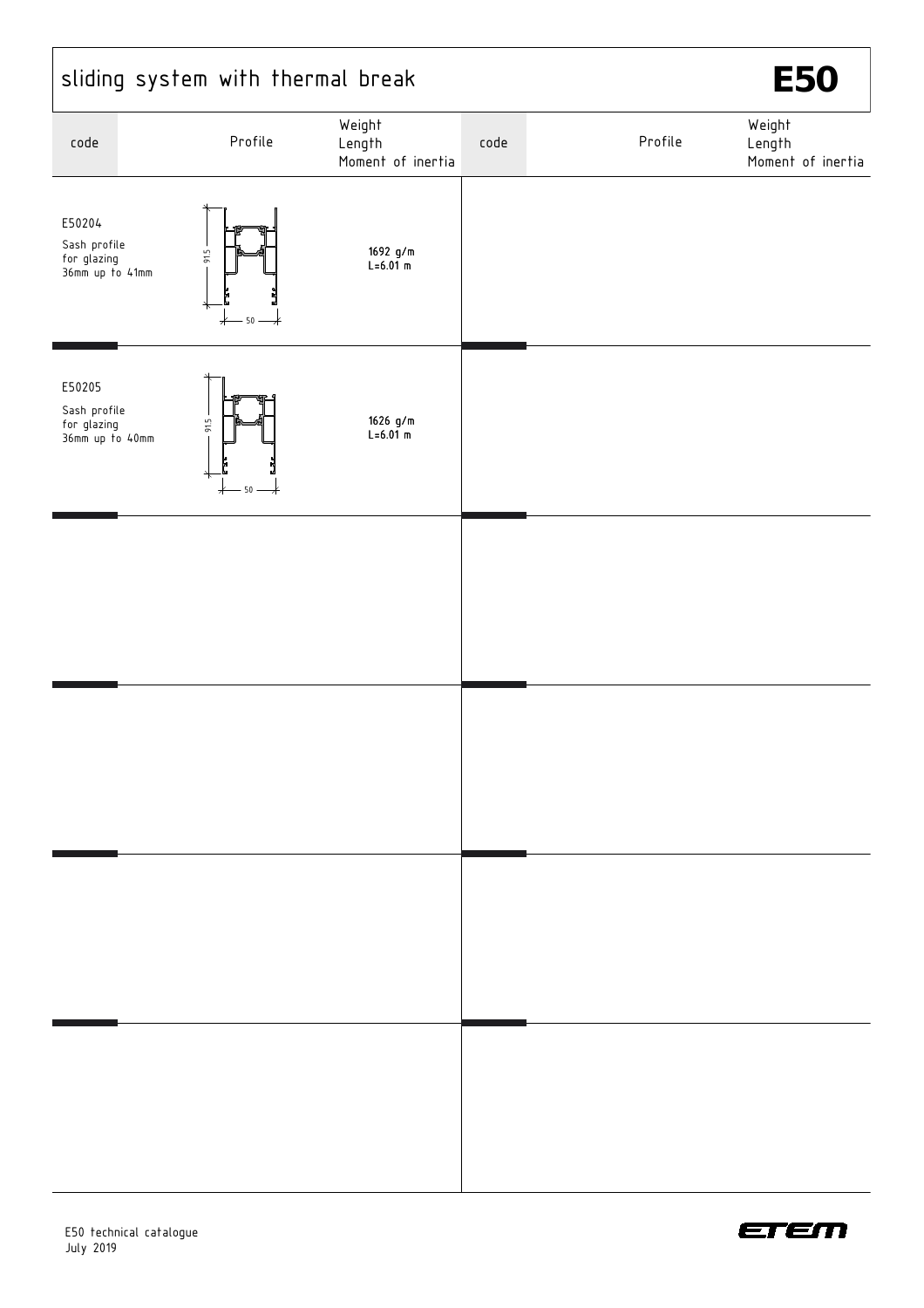## sliding system with thermal break **E50**

## E50204

Sash profile for glazing 36mm up to 41mm

1692 g/m



## E50205

Sash profile for glazing 36mm up to 40mm

1626 g/m



scale : 1:1

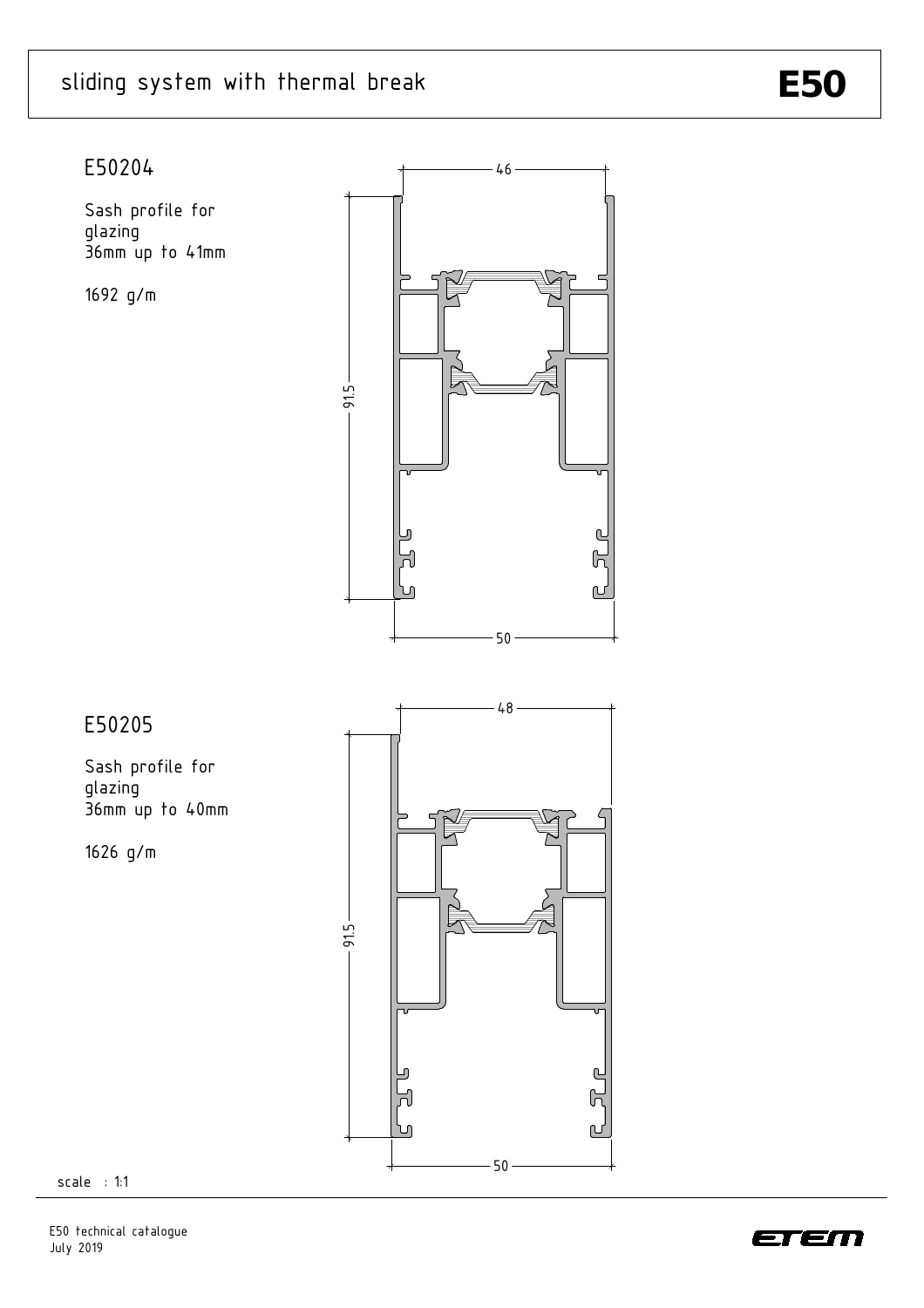

| EXTERNAL<br>GASKET  | INTERNAL GASKETS                    |  |                     |  |                          | -X- |                             |  |
|---------------------|-------------------------------------|--|---------------------|--|--------------------------|-----|-----------------------------|--|
| $2 \,$ mm<br>130775 | $2 - 3$ mm<br>130203<br><b>CONS</b> |  | $5 \,$ mm<br>130205 |  | $7 \text{ mm}$<br>130207 |     | E50205                      |  |
|                     | $X = 40$ mm                         |  | $X = 38$ mm         |  | $X = 36$ mm              |     | ∦—3<br>glaz. bead<br>E50683 |  |

Note: Tolerance in dimension chain ±0.5mm